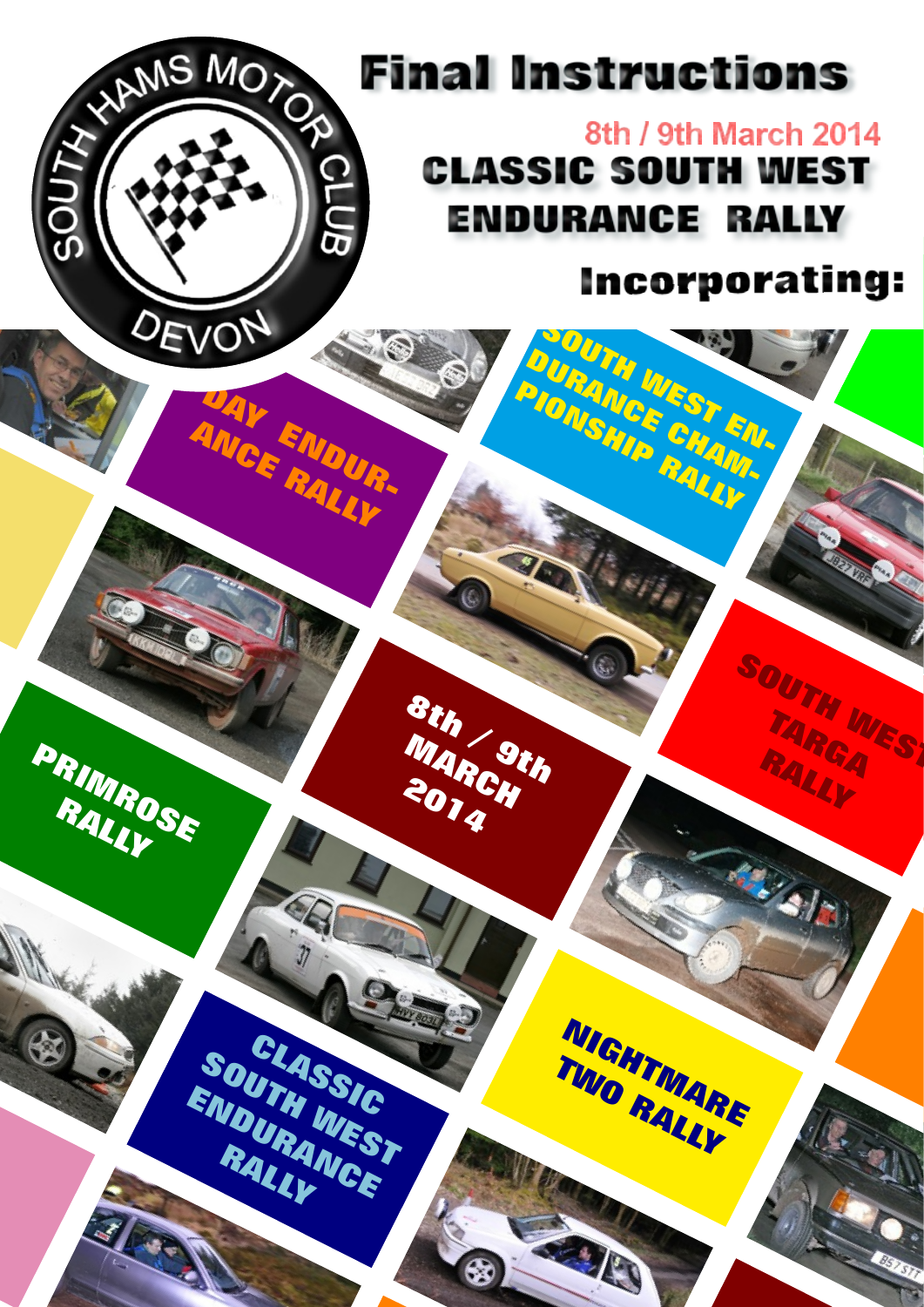#### SOUTH HAMS MOTOR CLUB Ltd. **South West Endurance Rally 2014 Primrose Rally**

# **FINAL INSTRUCTIONS**

Thank you for your entry for the sixth South West Endurance Rally supported by many of our friends.

Your competition number is shown on the entry list enclosed.

#### **Compulsory briefing for BOTH crew members in the restaurant at Badgers Halt at 11:15 for the day events and at 20:15 for the evening events.**

Scrutineering is at Ashburton Motor Works, Ashburton Map Ref 202 750 695.2 NOT AT VENUE LISTED IN REGULATIONS

Day time events now between 08:00hrs and 10:45hrs Nightmare now between 17:00hrs and 19:00hrs

For Endurance Rally competitors: those with trailers can leave them in the compound at Ashburton Motor Works.

Unload your car out on the highway before moving into the trailer park as the tarmac is very new at a cost of £200,000 so you do not want to damage it and have to pay for it to be redone! If you are staying at a hotel please leave your truck and trailer there if possible as room is very tight at this venue.

The Primrose Rally trailer park is at ATS Tyres, Heathfield, Map Ref 191 828 758.5 please park against the fence adjacent to road.

Please note that both locations are insecure and the organisers or venues accept **no responsibility** for loss of or damage to any trailer.

Next go to Badgers Halt at map 191 673 735, for Noise Test and Documentation in the restaurant.

At documentation you will collect your door plates and fluorescent numbers in your Rally Pack, which will have to be on the vehicle before you leave MTC1.

Competitors registered for the Sortway Tyres Endurance Road Rally Championship 2014 must register any changes with the championship organisers at signing-on.

You will also be supplied a printed colour map books at signing on, which shows the route the first section of your event. Although the maps indicate the route of the selectifs as well as the road sections, the maps should not be used to navigate the selectifs and are provided purely for guidance purposes and are not considered accurate enough for competitive use. The organisers will accept no liability or protests arising from the use of the maps to navigate the events.

If you are carrying an on-board video camera, this must be in place for scrutineering and the organisers must be notified, and they may only be used on selectifs and NOT the public highway.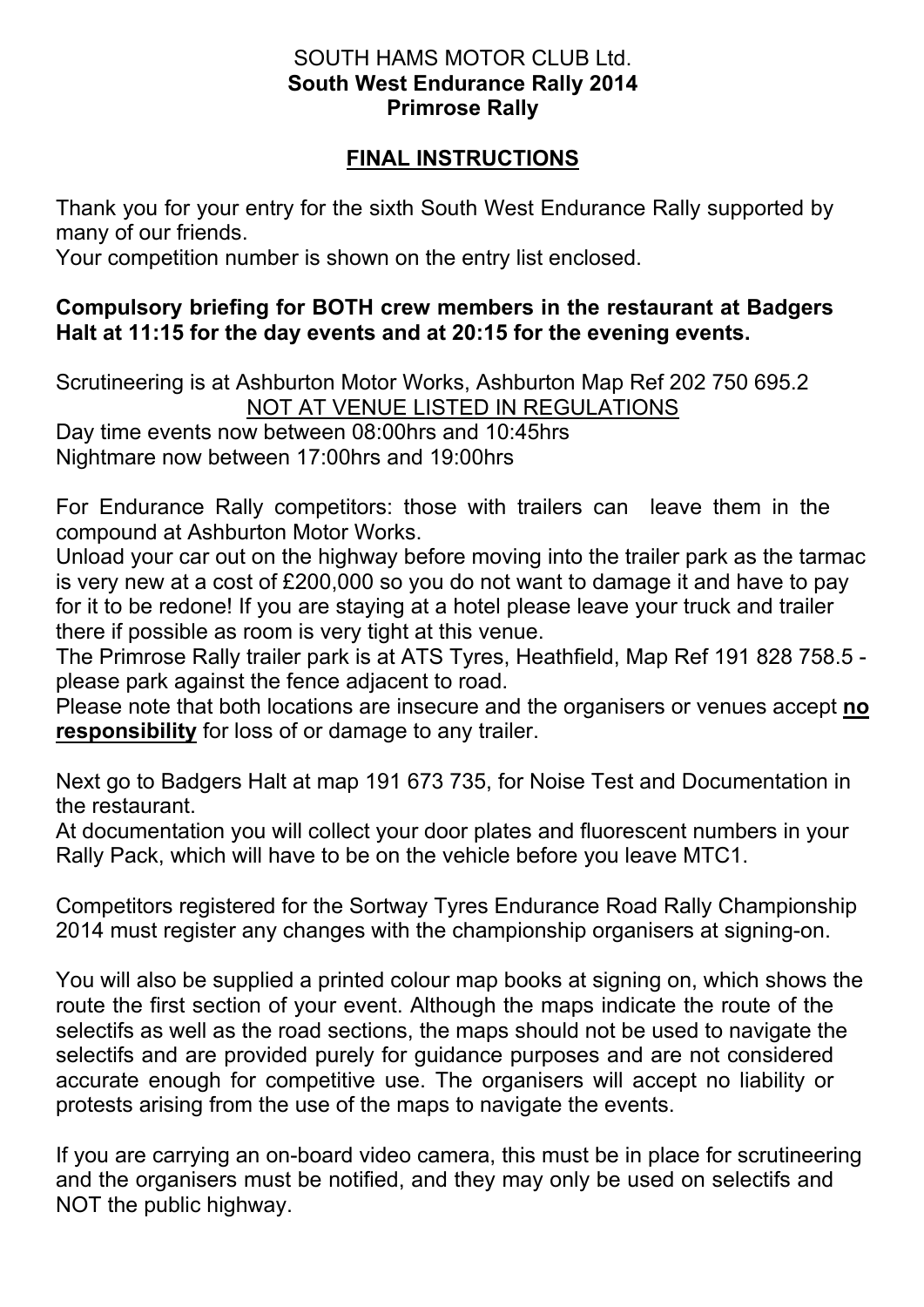At scrutineering there will be eligibility checks on items such as carpets and back seats etc. under directions of the MSA. Scrutineers, Stewards and MSA obersvers all have the authority to spot check anything at any time during the event. As well as the above, there will be DSO's on route and special attention will be given to driving standards on Dartmoor and during the night route.

We ask for your continued cooperation to safeguard future use of these areas, by adhering to the lower speed limits we have applied.

MTC 2 and MTC 56 will be in the restaurant at Badgers Halt and you will receive your next set of route instructions when you have chipped your time cards, which will also apply to MTC 18 IN at Bovey Straights Garage.

# **FOOD**

Food will be available all day at Badgers Halt, and a limited menu for the short time you will be there during the evening break.

You will be issued with breakfast tickets to be used on Sunday morning.

# **AMENDMENTS TO THE SUPPLEMENTARY REGULATIONS**

Entrants in the Targa Rally must comply to R18 & R19

3.2 ASWMC Open Championship is 36/2014 ASWMC Noive Championship is 37/2014 ASWMC Endurance Championship is 38/2014

#### 4.1

MSA competition licences are required for the event. If you do not have a competition licence yet, then to help us you should down load the application form from www.msa.org and bring the completed form and photograph and the appropriate fees to signing on.

# 5

Scrutineering 08:00 - 10:45 hrs at Ashburton Motor Works, Ashburton Scrutineering 17:00 - 19:00 hrs at Ashburton Motor Works, Ashburton Noise Test 08:30 - 11:15 hrs at Badgers Halt Noise Test 18:45 - 20:00 hrs at Badgers Halt (End of Leg 1 re-test) Noise Test 17:30 - 19:30 hrs at Badgers Halt (Primrose & Nightmare 2) Start of Leg 2 21:00

11

Add: MSA Observer Paul Waterton

#### 13.5

The use of any type of communications device on a selectif section is strictly prohibited, unless this is for medical/emergency situation.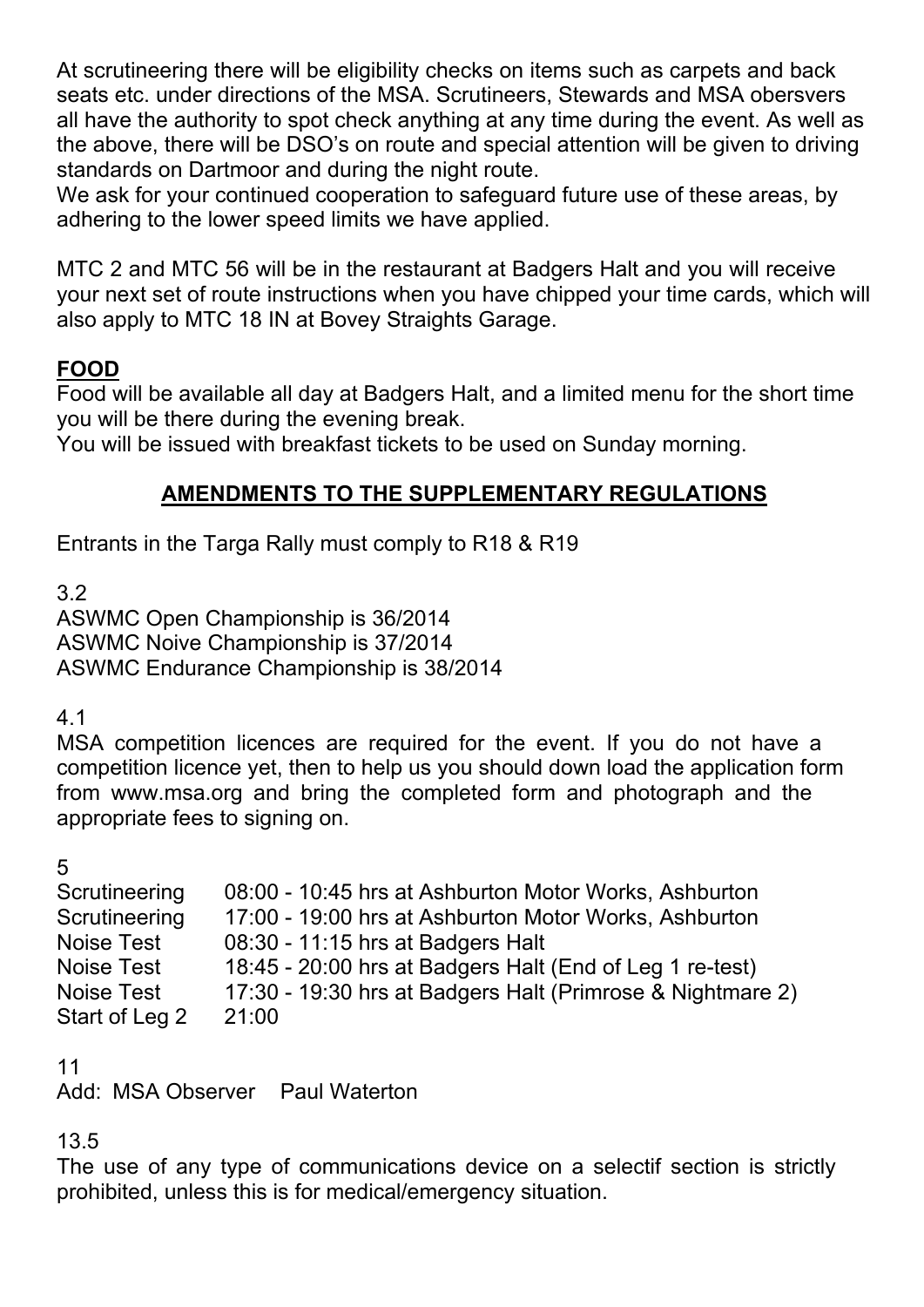15

Delete: 4 Add: 2 to put on near side and rear windows

16

Delete: 2nd paragraph

Add: Cars will start the 2nd Leg in numerical order, as per the entry list i.e. See notice board for start times.

# 26.2

To be classified as a finisher, a crew must report to ALL main time controls, within their maximum permitted lateness, and having completed at least 75% of the route. i.e. A minimum requirement of 15 of the 19 selectifs, also ALL MTCs and LTCs.

# FUEL

There is NO fuel at or near the start venue. Please fill up after scrutineering at Pear Tree Cross, Ashburton - on your way to both starts. Map ref: 202 750.5 693. There are fuel stations on route which will be marked on the issued maps. On the endurance rally you will need to fill up at Sourton Down Services, Map Ref: 191 546 919, between selectifs 10 and 11 and this will need to take you to the refuelling stop on the night rally at Bovey Straights Services, Map ref: 192 825 759, then again at Pear Tree Cross, after breakfast.

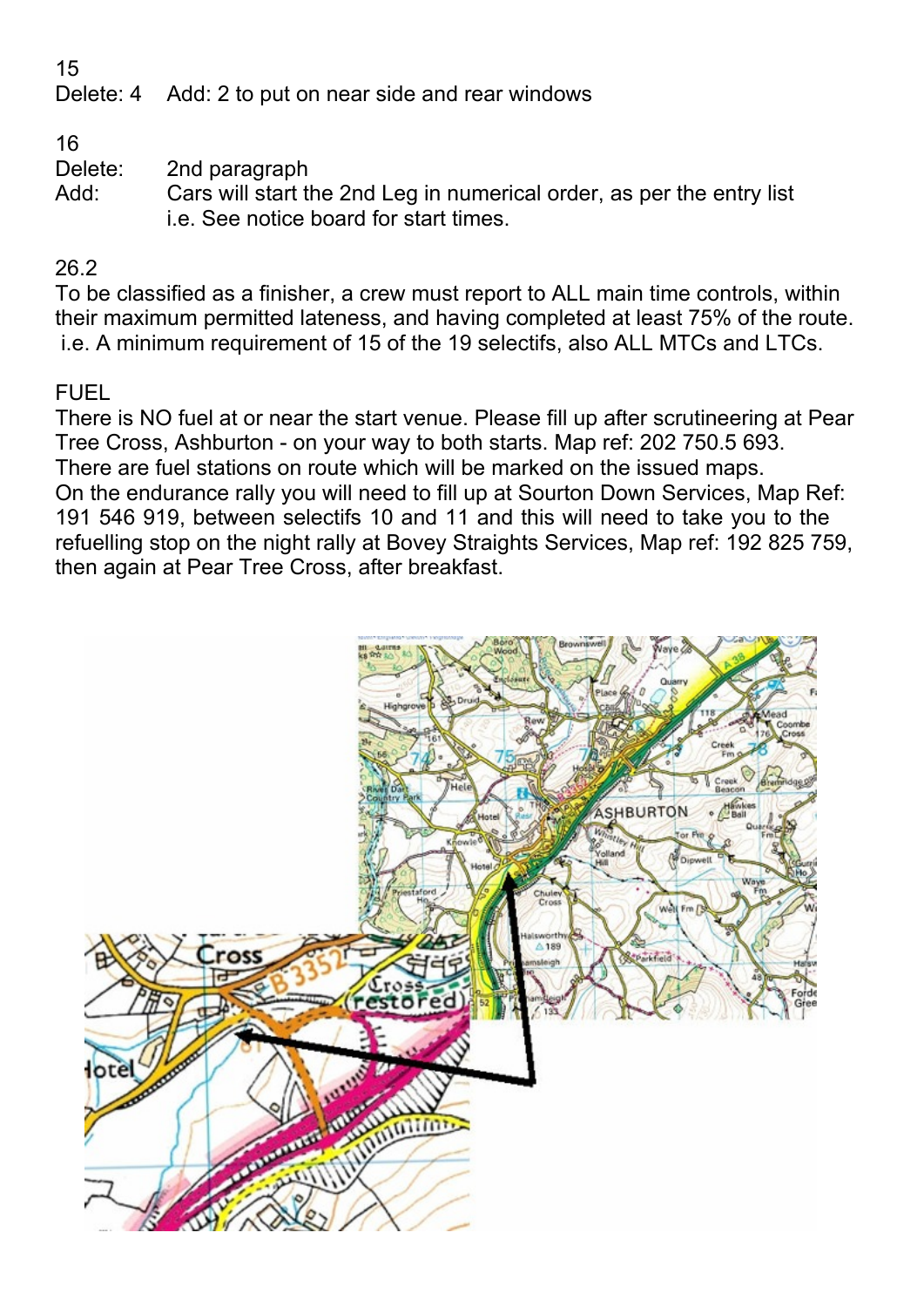# ASHBURTON MOTOR WORKS